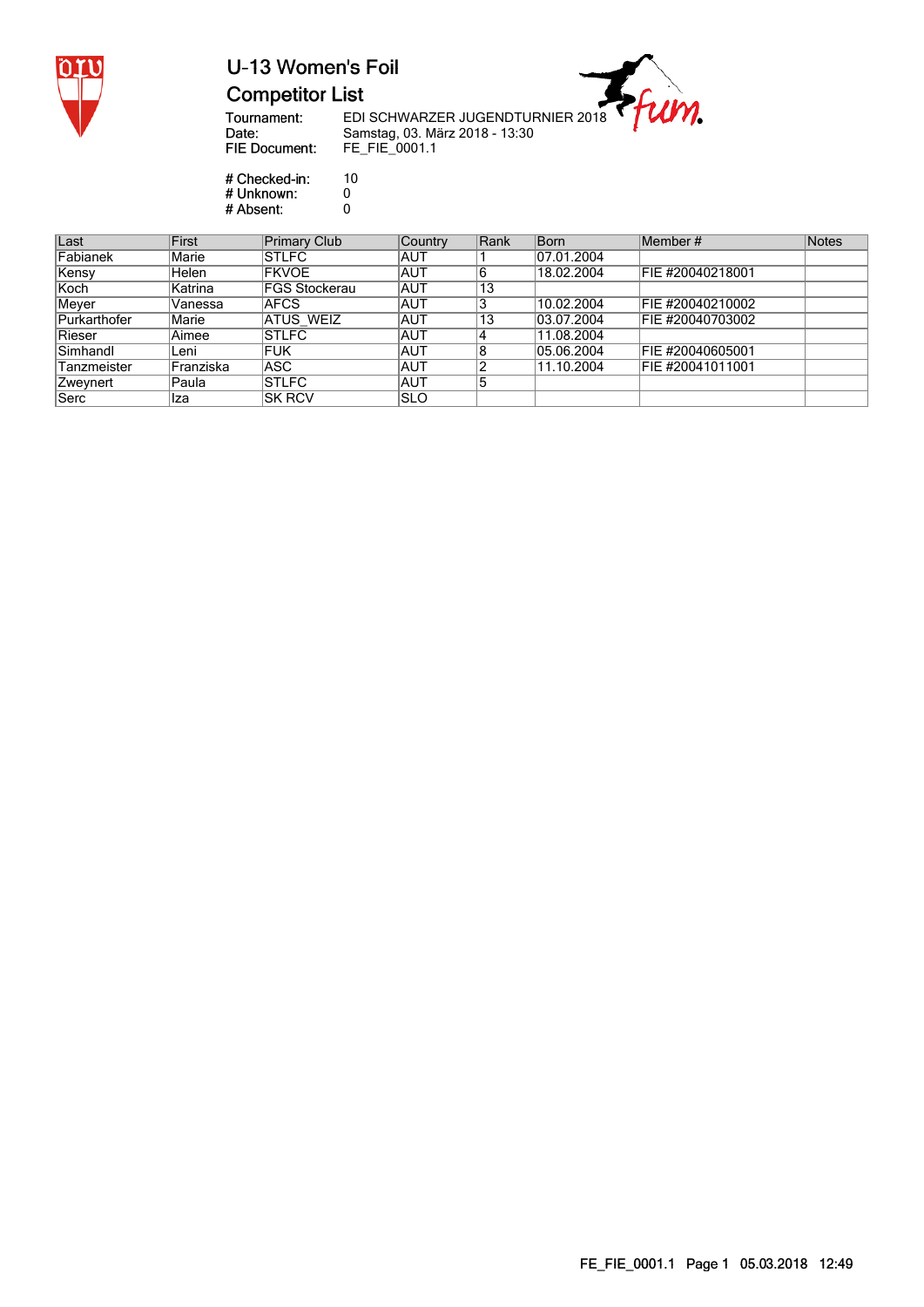|                                                | <b>EDI SCHWARZER JUGENDTURNIER 2018</b>                                                                                   |  |  |  |  |  |  |  |  |
|------------------------------------------------|---------------------------------------------------------------------------------------------------------------------------|--|--|--|--|--|--|--|--|
|                                                | <b>BSFZ Südstadt</b>                                                                                                      |  |  |  |  |  |  |  |  |
|                                                | Samstag, 03. März 2018                                                                                                    |  |  |  |  |  |  |  |  |
| U-13 Women's Foil                              |                                                                                                                           |  |  |  |  |  |  |  |  |
| Total # of competitors: 10 Total # of pools: 2 |                                                                                                                           |  |  |  |  |  |  |  |  |
| Round 1                                        | 2 pools of 5<br>All competitors (100%) promoted to the next round                                                         |  |  |  |  |  |  |  |  |
| Round 2                                        | 2 pools of 5<br>All competitors (100%) promoted to the next round<br>Use the combined pool results to seed the next round |  |  |  |  |  |  |  |  |
| Round 3                                        | Incomplete DE table of 16 fenced through the finals, no fence-off for third                                               |  |  |  |  |  |  |  |  |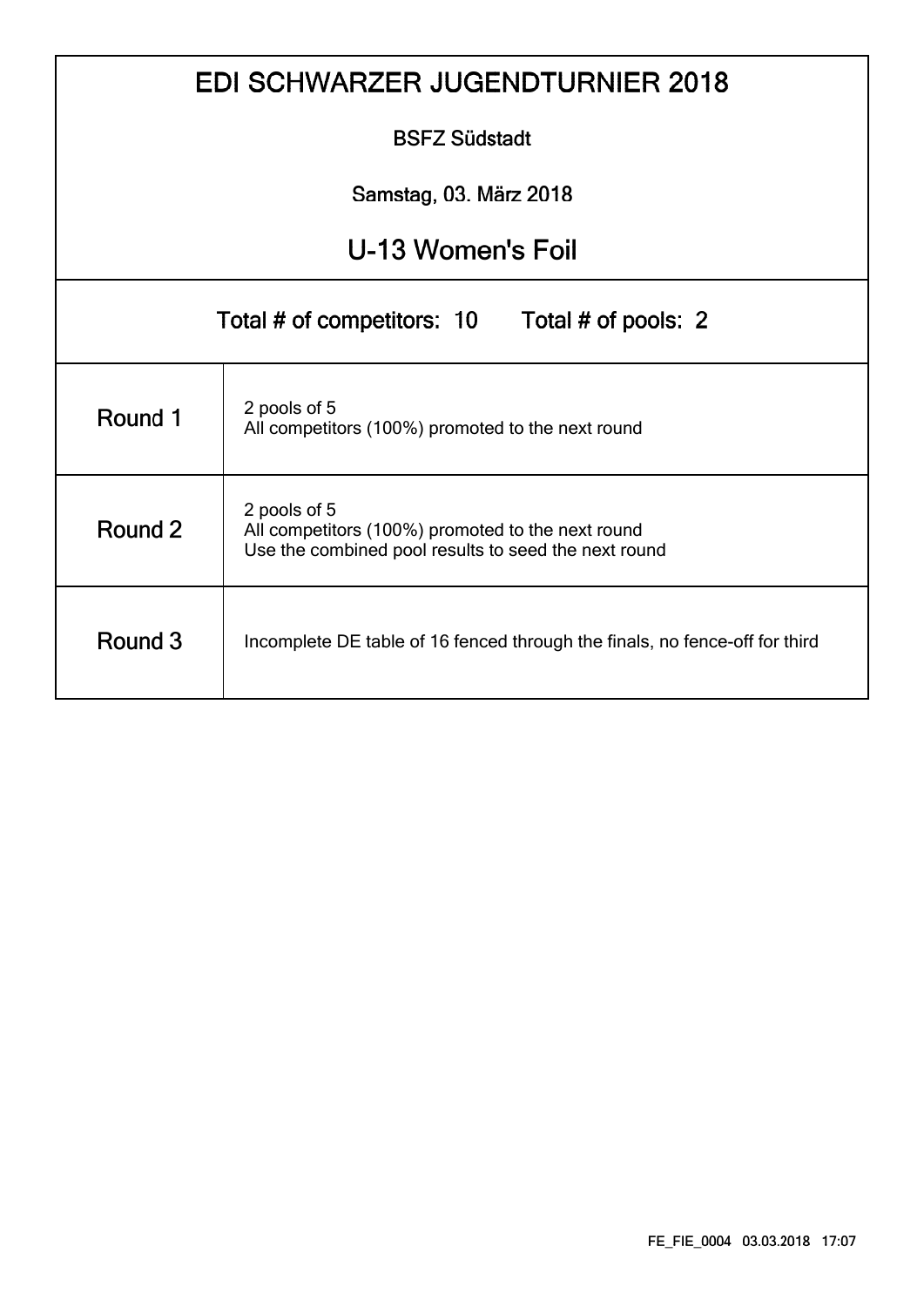

### Seeding for Round #1 - Pool

Tournament:<br>Date:<br>FIE Document:

EDI SCHWARZER JUGENDTURNIER 2018<br>Samstag, 03. März 2018 - 13:30<br>FE\_FIE\_0001.2

m.

| Seed | Name                   | Country    | Rank | <b>Notes</b> |
|------|------------------------|------------|------|--------------|
|      | <b>FABIANEK, Marie</b> | IAUT       |      |              |
| 12   | TANZMEISTER, Franziska | <b>AUT</b> |      |              |
|      | MEYER, Vanessa         | IAUT       |      |              |
|      | RIESER, Aimee          | IAUT       |      |              |
| b    | ZWEYNERT, Paula        | IAUT       |      |              |
|      | KENSY, Helen           | <b>AUT</b> |      |              |
|      | SIMHANDL, Leni         | <b>AUT</b> |      |              |
| 18   | KOCH, Katrina          | IAUT       | 13   |              |
| Ι9   | PURKARTHOFER, Marie    | <b>AUT</b> | 13   |              |
| 10   | SERC, Iza              | ISLO       |      |              |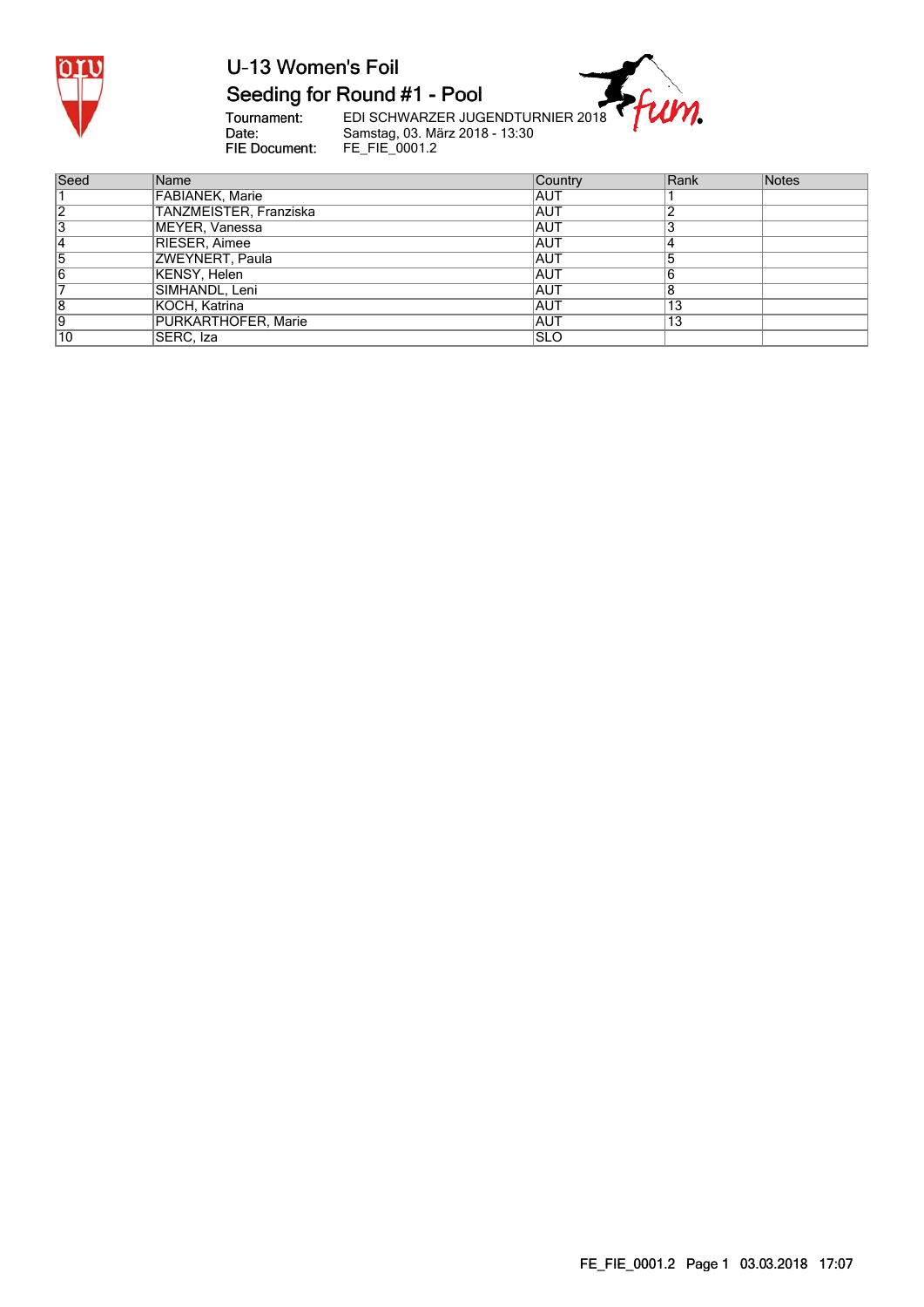

## U-13 Women's Foil Round #1 Pool Results



Tournament: Date: FIE Document: EDI SCHWARZER JUGENDTURNIER 2018 Samstag, 03. März 2018 - 13:30 FE\_FIE\_0007

|                        | Strip 7             | Referee(s):           |                |                |                |                |                |                |                |      |           |    |                |
|------------------------|---------------------|-----------------------|----------------|----------------|----------------|----------------|----------------|----------------|----------------|------|-----------|----|----------------|
|                        | 13:30               | HRUBESCH, Simon (AUT) |                |                |                |                |                |                |                |      |           |    |                |
| Name                   |                     | <b>Affiliation</b>    | #              |                | 2              | 3              | $\overline{4}$ | 5              | V              |      | V/M TS TR |    | Ind            |
| <b>FABIANEK, Marie</b> |                     | <b>AUT</b>            |                |                | V5             | V <sub>5</sub> | V5             | V <sub>5</sub> | 4              | 1,00 | <b>20</b> | 1  | 19             |
|                        | PURKARTHOFER, Marie | AUT                   | $\overline{2}$ | D <sub>0</sub> |                | V <sub>5</sub> | V5             | V <sub>5</sub> | 3              | 0,75 | 15        | 13 | $\overline{2}$ |
|                        | ZWEYNERT, Paula     | <b>AUT</b>            | 3              | D1             | D4             |                | V5             | V5             | $\overline{2}$ | 0,50 | 15        | 16 | $-1$           |
| KENSY, Helen           |                     | <b>AUT</b>            | 4              | D0             | D <sub>3</sub> | D4             |                | V5             | 1              | 0,25 | 12        | 15 | -3             |
| KOCH, Katrina          |                     | AUT                   | 5              | D0             | D1             | D <sub>2</sub> | D <sub>0</sub> |                | 0              | 0,00 | 3         | 20 | $-17$          |

|                | Strip 8                | Referee(s):                            |                |                |                |                |                |                |                |               |    |                   |      |
|----------------|------------------------|----------------------------------------|----------------|----------------|----------------|----------------|----------------|----------------|----------------|---------------|----|-------------------|------|
|                | 13:30                  | AUBÖCK, Sebastian (Sebi, Dallas) (AUT) |                |                |                |                |                |                |                |               |    |                   |      |
| Name           |                        | <b>Affiliation</b>                     | #              |                | 2              | 3              | 4              | 5              | v              | V/M TS TR Ind |    |                   |      |
| RIESER, Aimee  |                        | <b>AUT</b>                             |                |                | V <sub>5</sub> | V5             | V <sub>5</sub> | D <sub>2</sub> | 3              | 0,75          | 17 | 13                | 4    |
| SERC, Iza      |                        | <b>SLO</b>                             | $\overline{2}$ | D4             |                | D4             | D <sub>0</sub> | V <sub>5</sub> |                | 0,25          | 13 | 17                | -4   |
|                | TANZMEISTER, Franziska | <b>AUT</b>                             | 3              | D3             | V <sub>5</sub> |                | V5             | V <sub>4</sub> | 3              | 0,75          | 17 | $12 \overline{ }$ | -5   |
| MEYER, Vanessa |                        | <b>AUT</b>                             |                | D <sub>3</sub> | V5             | D1             |                | D <sub>1</sub> |                | 0,25          | 10 | 12 <sup>2</sup>   | $-2$ |
| SIMHANDL, Leni |                        | <b>AUT</b>                             | 5              | V3             | D <sub>2</sub> | D <sub>2</sub> | V <sub>2</sub> |                | $\overline{2}$ | 0,50          | 9  | 12 <sub>2</sub>   | -3   |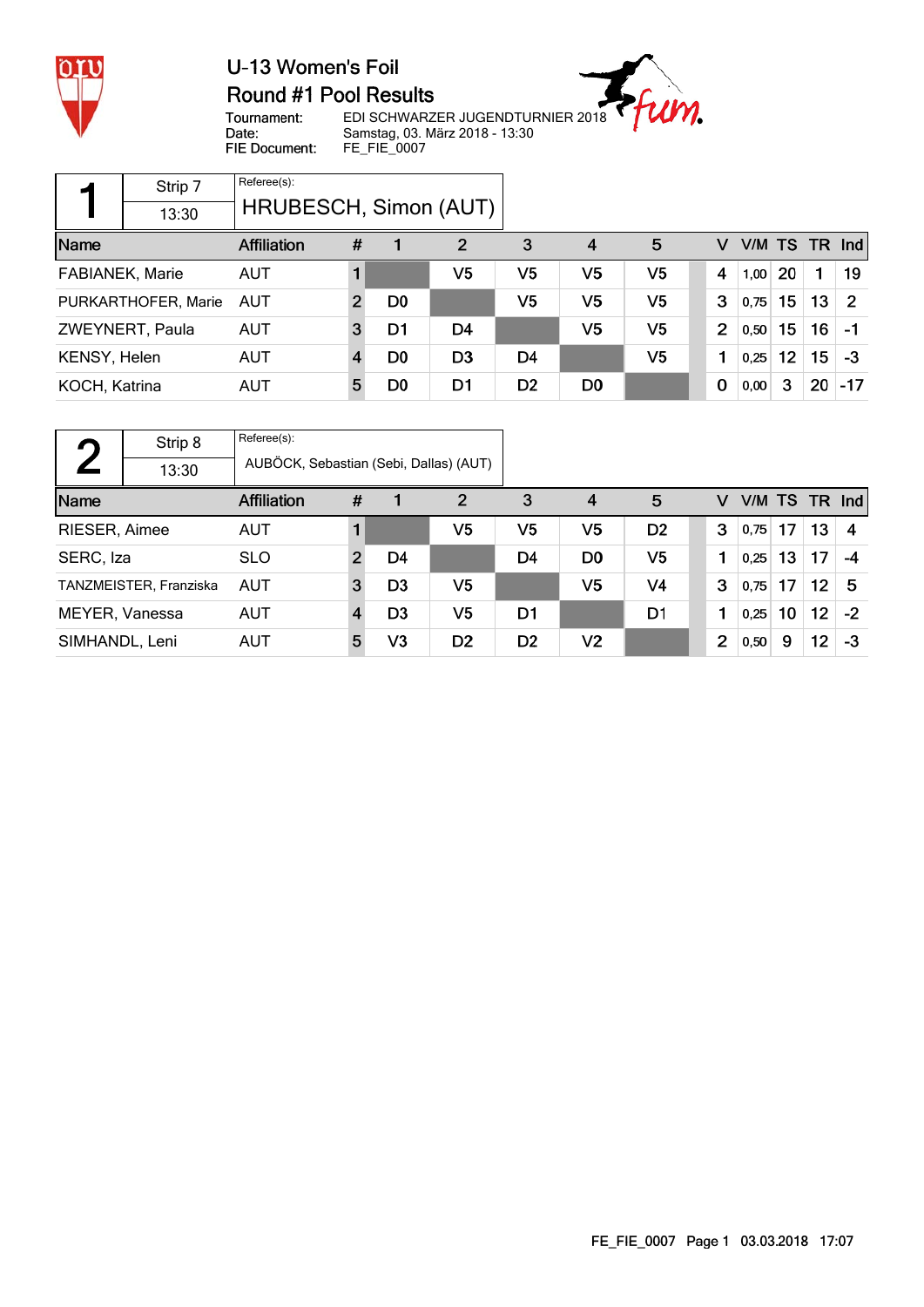

## Seeding for Round #2 - Pool

Tournament:<br>Date: FIE Document: EDI SCHWARZER JUGENDTURNIER 2018<br>Samstag, 03. März 2018 - 13:30<br>FE\_FIE\_0008

m.

| Seed | Name                   | Country    | V/M  | <b>TS</b> | T <sub>R</sub> | lInd  | <b>Notes</b> |
|------|------------------------|------------|------|-----------|----------------|-------|--------------|
|      | <b>FABIANEK, Marie</b> | <b>AUT</b> | l.OO | 20        |                | $+19$ | Advanced     |
| 12   | TANZMEISTER, Franziska | <b>AUT</b> | 0.75 | 17        | 12             | $+5$  | Advanced     |
| 3    | RIESER, Aimee          | <b>AUT</b> | 0.75 | 17        | 13             | ∣+4   | Advanced     |
| 14   | PURKARTHOFER, Marie    | <b>AUT</b> | 0.75 | 15        | 13             | +2    | Advanced     |
| 15   | ZWEYNERT, Paula        | <b>AUT</b> | 0.50 | 15        | 16             |       | Advanced     |
| 16   | SIMHANDL, Leni         | <b>AUT</b> | 0.50 | 19        | 12             | -3    | Advanced     |
|      | MEYER, Vanessa         | <b>AUT</b> | 0.25 | 10        | 12             | $-2$  | Advanced     |
| 8    | KENSY, Helen           | AUT        | 0.25 | 12        | 15             | -3    | Advanced     |
| 19   | SERC, Iza              | <b>SLO</b> | 0.25 | 13        | .17            | ⊩4    | Advanced     |
| 10   | KOCH, Katrina          | <b>AUT</b> | 0.00 | 13        | 20             | -17   | Advanced     |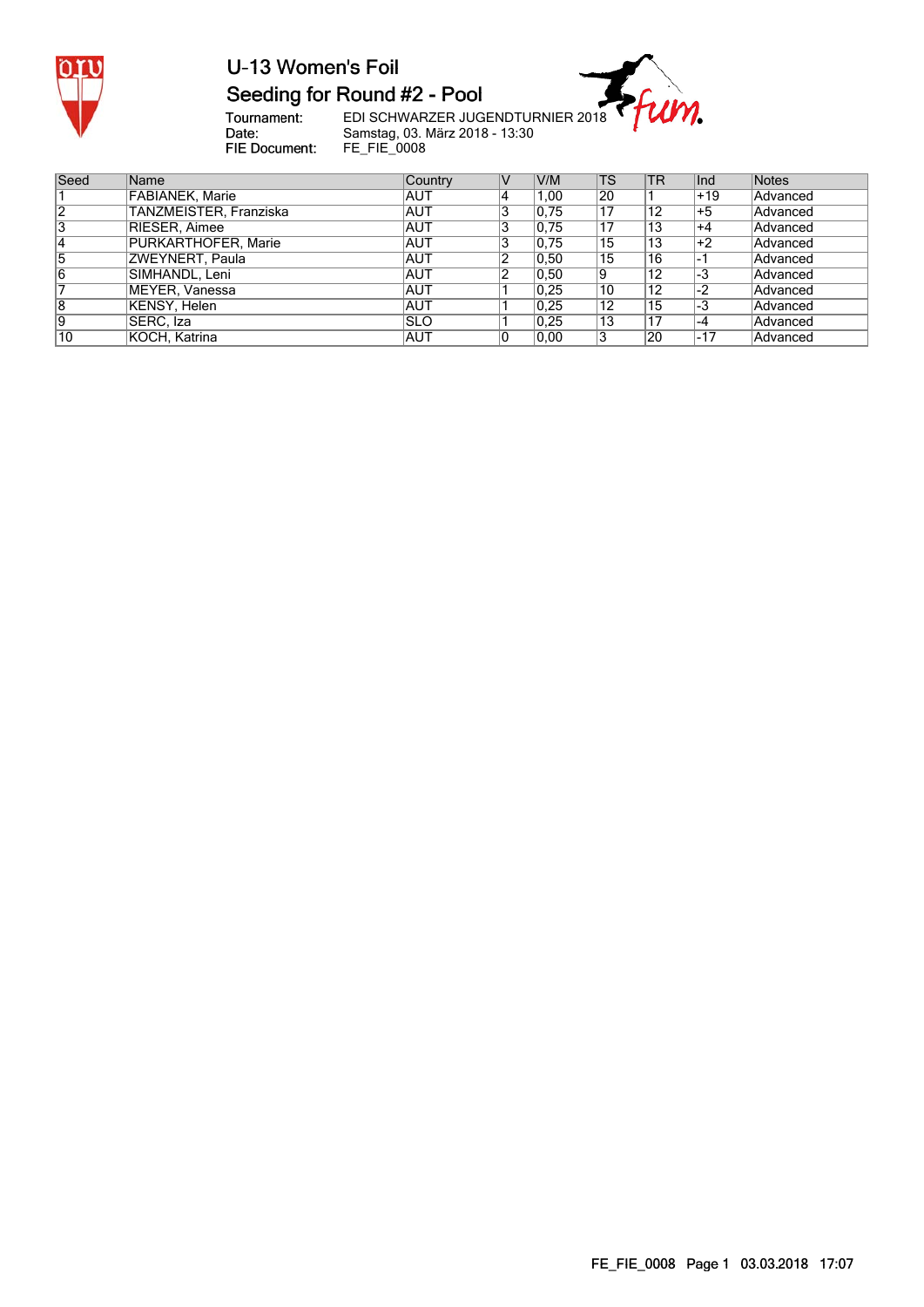

## Round #2 Pool Results

 $\eta$ .

Tournament: Date: FIE Document:

EDI SCHWARZER JUGENDTURNIER 2018 Samstag, 03. März 2018 - 13:30 FE\_FIE\_0007

|                        | Strip 7             | Referee(s):                            |   |    |    |                |                |                |              |    |                 |        |
|------------------------|---------------------|----------------------------------------|---|----|----|----------------|----------------|----------------|--------------|----|-----------------|--------|
|                        | 14:45               | AUBÖCK, Sebastian (Sebi, Dallas) (AUT) |   |    |    |                |                |                |              |    |                 |        |
| Name                   |                     | <b>Affiliation</b>                     | # |    | 2  | 3              | 4              |                | VM TS TR Ind |    |                 |        |
|                        | PURKARTHOFER, Marie | AUT                                    |   |    | V5 | D <sub>3</sub> | V <sub>5</sub> | $\overline{2}$ | 0.67         | 13 | 10              | -3     |
| KENSY, Helen           |                     | AUT                                    |   | D4 |    | D1             | D <sub>0</sub> | $\bf{0}$       | 0,00         | 5  | 15              | $ -10$ |
| <b>FABIANEK, Marie</b> |                     | <b>AUT</b>                             | 3 | V5 | V5 |                | V5             | 3              | 1,00         | 15 | 4               | -11    |
|                        | ZWEYNERT, Paula     | <b>AUT</b>                             |   | D1 | V5 | D <sub>0</sub> |                |                | 0,33         | 6  | 10 <sup>°</sup> | -4     |

| $\sqrt{2}$                       | Strip 8                | Referee(s):        |   |                |                |                |                |                |               |    |                 |               |
|----------------------------------|------------------------|--------------------|---|----------------|----------------|----------------|----------------|----------------|---------------|----|-----------------|---------------|
| HRUBESCH, Simon (AUT)  <br>14:45 |                        |                    |   |                |                |                |                |                |               |    |                 |               |
| Name                             |                        | <b>Affiliation</b> | # |                | 2              | 3              | 4              | v              | V/M TS TR Ind |    |                 |               |
| MEYER, Vanessa                   |                        | <b>AUT</b>         |   |                | V5             | D4             | V <sub>5</sub> | $\overline{2}$ | 0.67          | 14 | 12 <sup>°</sup> | $\mathcal{P}$ |
| SIMHANDL, Leni                   |                        | <b>AUT</b>         | 2 | D <sub>3</sub> |                | D <sub>2</sub> | D <sub>2</sub> | $\bf{0}$       | 0,00          |    | 13              | -6            |
|                                  | TANZMEISTER, Franziska | <b>AUT</b>         | 3 | V5             | V <sub>4</sub> |                | V3             | 3              | 1,00          | 12 | 8               |               |
| RIESER, Aimee                    |                        | AUT                |   | D4             | V4             | D <sub>2</sub> |                | 1              | 0,33          | 10 | 10              | O             |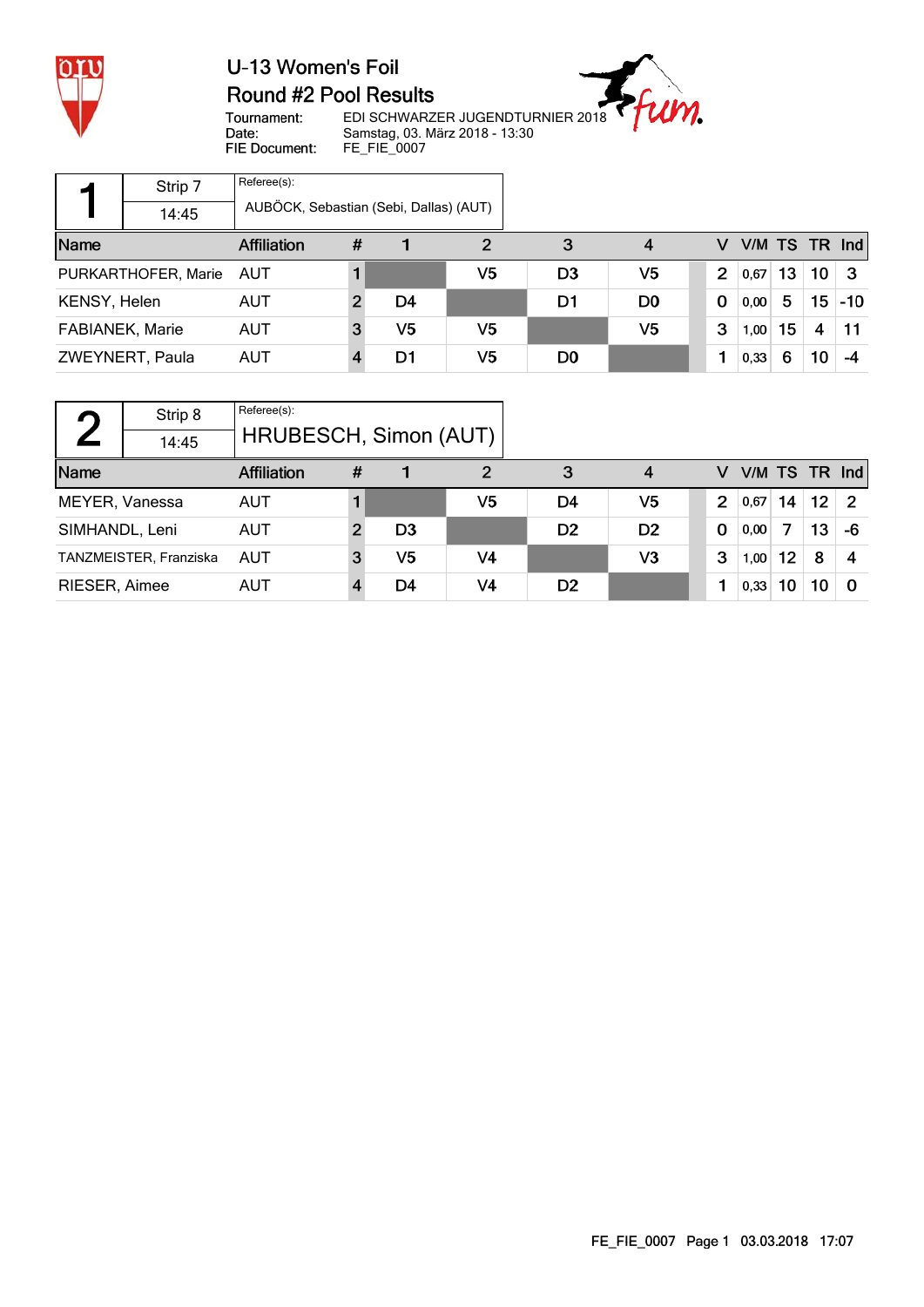

## U-13 Women's Foil Seeding for Round #3 - DE

m.

Tournament:<br>Date:<br>FIE Document:

EDI SCHWARZER JUGENDTURNIER 2018 Samstag, 03. März 2018 - 13:30 FE\_FIE\_0008

| Seed           | Name                   | Country     | IV | V/M   | <b>TS</b> | <b>TR</b> | lInd     | Notes            |
|----------------|------------------------|-------------|----|-------|-----------|-----------|----------|------------------|
|                | <b>FABIANEK, Marie</b> | <b>AUT</b>  |    | 1.00  | 35        | 5         | +30      | Advanced         |
| $\overline{2}$ | TANZMEISTER, Franziska | <b>IAUT</b> | 16 | 0.86  | 29        | 20        | ∣+9      | Advanced         |
| 3              | PURKARTHOFER, Marie    | <b>AUT</b>  | 5  | 0,71  | 28        | 23        | $+5$     | Advanced         |
| 14             | RIESER, Aimee          | <b>AUT</b>  | 14 | 0.57  | 27        | 23        | $+4$     | Advanced         |
| 5              | MEYER, Vanessa         | <b>AUT</b>  | 3  | 0,43  | 24        | 24        | $\Omega$ | Advanced         |
| 16             | ZWEYNERT, Paula        | <b>AUT</b>  | 13 | 0.43  | 21        | 26        | -5       | Advanced         |
|                | SIMHANDL. Leni         | IAUT        | 2  | 0,29  | 16        | 25        | -9       | Advanced         |
| 8              | KENSY, Helen           | <b>AUT</b>  |    | 0, 14 | 17        | 30        | -13      | Advanced         |
| 9T             | KOCH, Katrina          | IAUT        |    |       |           |           |          | Failed to appear |
| 9T             | SERC. Iza              | ISLO        |    |       |           |           |          | Withdrew         |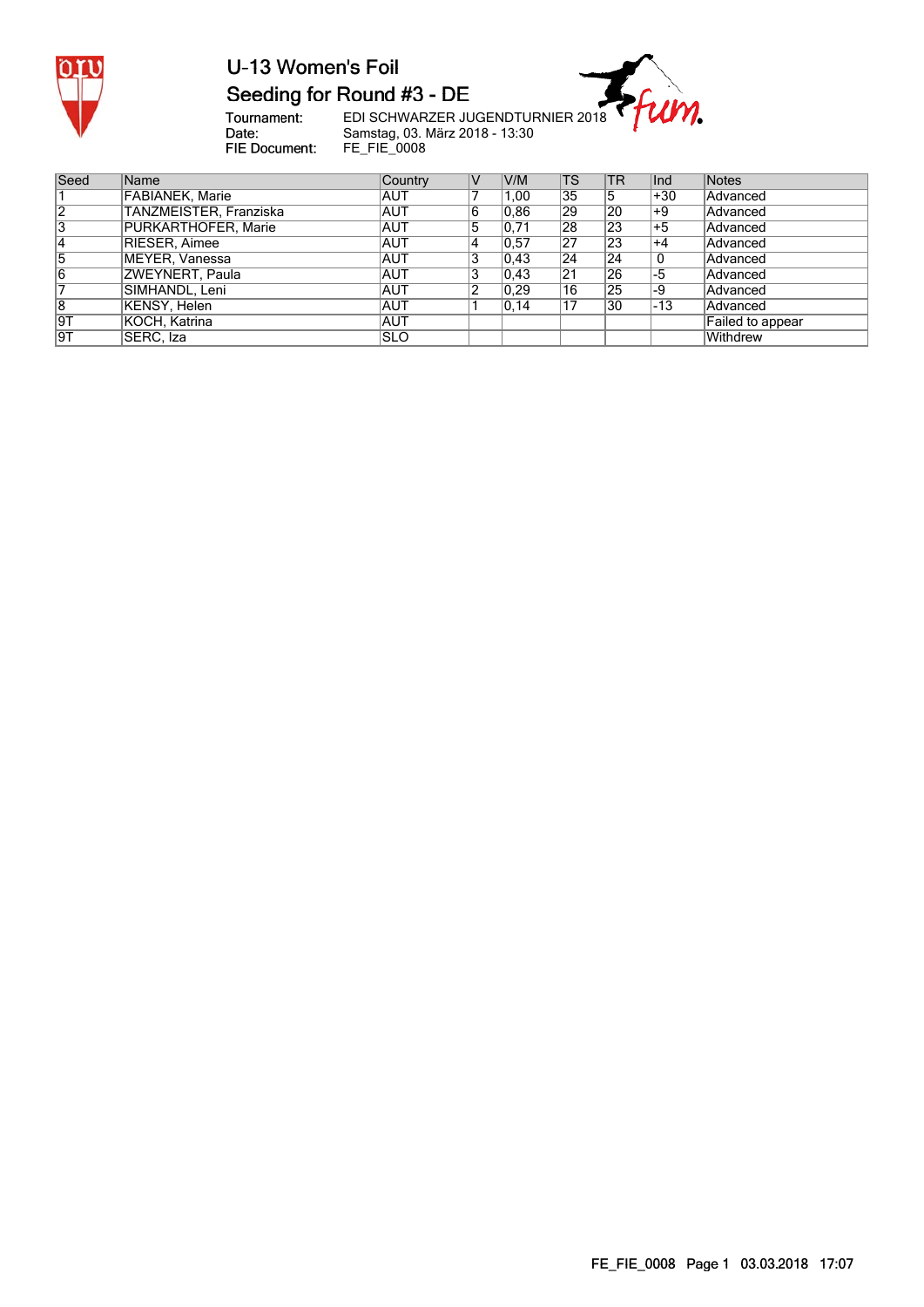#### U-13 Women's Foil - Round #3 - DE (Table of 8)

| Table of 8                                                                                          | Semi-Finals                                                                           | Finals                                                |                                                       |
|-----------------------------------------------------------------------------------------------------|---------------------------------------------------------------------------------------|-------------------------------------------------------|-------------------------------------------------------|
| (1) FABIANEK, Marie<br><b>AUT</b><br>(8) KENSY, Helen<br><b>AUT</b>                                 | (1) FABIANEK, Marie<br>$15 - 3$<br>Ref: SOMOSKEOY, Peter (HUN)                        | (1) FABIANEK, Marie                                   |                                                       |
| (5) MEYER, Vanessa<br><b>AUT</b><br>$\mathfrak{p}$<br>(4) RIESER, Aimee<br><b>AUT</b>               | (4) MEYER, Vanessa<br>15 - 9<br>Ref: AUBÖCK, Sebastian (Sebi, Dallas) (AUT)           | 15 - 6<br>Ref: SOMOSKEOY, Peter (HUN)                 | (1) FABIANEK, Marie                                   |
| (3) PURKARTHOFER, Marie<br><b>AUT</b><br>3<br>(6) ZWEYNERT, Paula<br><b>AUT</b>                     | (3) PURKARTHOFER, Marie<br>15 - 4<br>Ref: SOMOSKEOY, Peter (HUN)<br>$\overline{2}$    | TANZMEISTER, Franziska                                | 15 - 6<br>Ref: AUBÖCK, Sebastian (Sebi, Dallas) (AUT) |
| (7) SIMHANDL, Leni<br><b>AUT</b><br>$\overline{\mathbf{A}}$<br>TANZMEISTER, Franziska<br><b>AUT</b> | (2) TANZMEISTER, Franziska<br>$13 - 8$<br>Ref: AUBÖCK, Sebastian (Sebi, Dallas) (AUT) | 15 - 8<br>Ref: AUBÖCK, Sebastian (Sebi, Dallas) (AUT) |                                                       |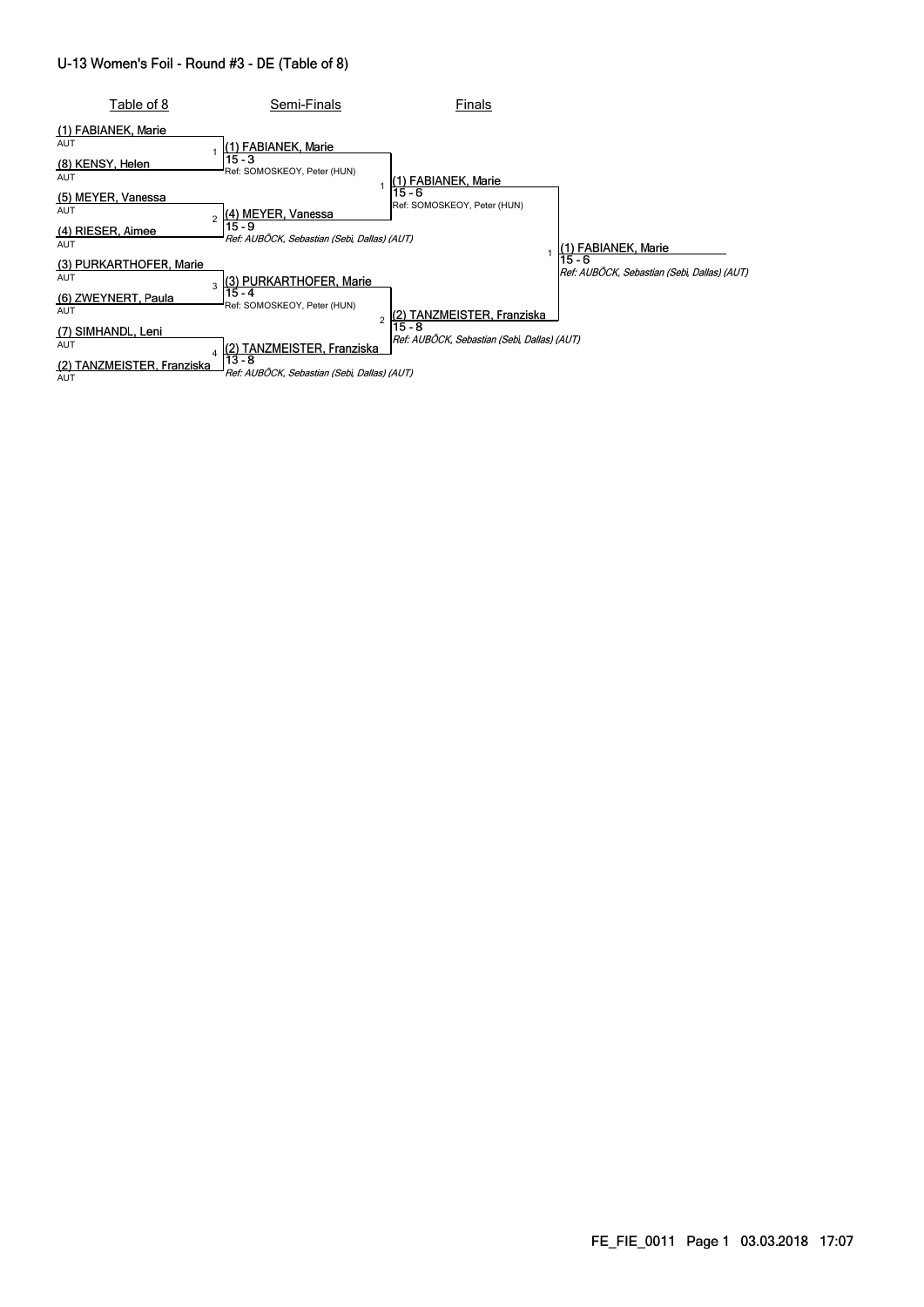



**Final Ranking** 

Tournament:<br>Date: FIE Document:

EDI SCHWARZER JUGENDTURNIER 2018<br>Samstag, 03. März 2018 - 13:30<br>FE\_FIE\_0012

| Place           | Name                   | Member#     | Club(s)              | Country    |
|-----------------|------------------------|-------------|----------------------|------------|
|                 | FABIANEK, Marie        |             | <b>ISTLFC</b>        | AUT        |
| $\overline{2}$  | TANZMEISTER, Franziska | 20041011001 | IASC.                | AUT        |
| $\overline{3T}$ | MEYER, Vanessa         | 20040210002 | <b>AFCS</b>          | <b>AUT</b> |
| $\overline{3T}$ | PURKARTHOFER, Marie    | 20040703002 | <b>ATUS WEIZ</b>     | <b>AUT</b> |
| 5               | RIESER, Aimee          |             | <b>STLFC</b>         | <b>AUT</b> |
| 16              | ZWEYNERT, Paula        |             | <b>STLFC</b>         | <b>AUT</b> |
|                 | SIMHANDL, Leni         | 20040605001 | <b>IFUK</b>          | <b>AUT</b> |
| 18              | KENSY, Helen           | 20040218001 | <b>IFKVOE</b>        | AUT        |
| 9T              | KOCH, Katrina          |             | <b>FGS Stockerau</b> | <b>AUT</b> |
| 9T              | SERC, Iza              |             | ISK RCV              | ISLO       |